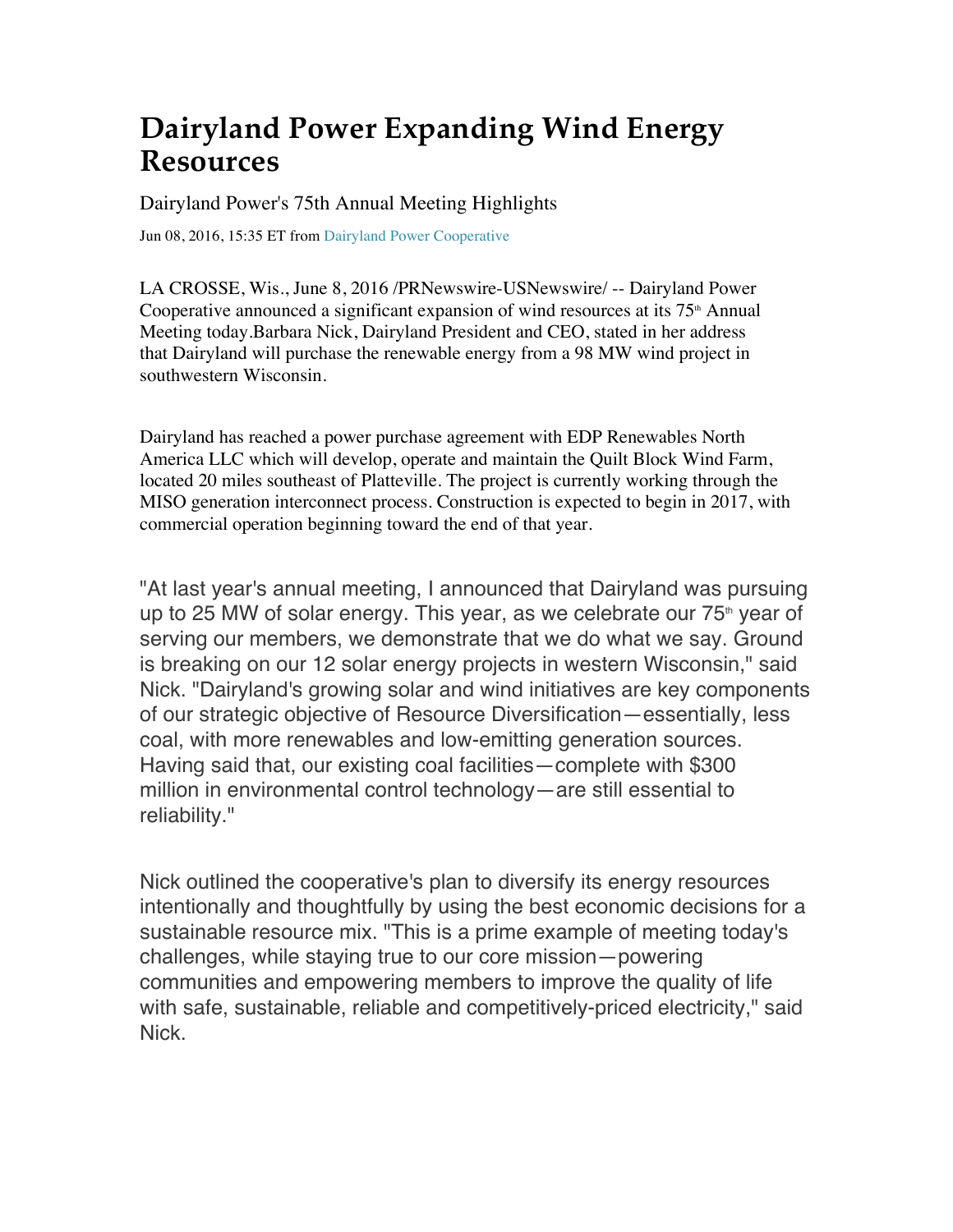Nick commended the pioneers who created and builtDairyland's strong foundation. "Today, we still lighten lives and empower communities," she said. "We are proud of our past, and optimistic for our future because we are *Living the Cooperative Advantage*… the theme of our meeting."

## **Additional 75th Annual Meeting Highlights**

Approximately 600 electric cooperative leaders and guests attended Dairyland's 75th annual meeting at the La Crosse Center earlier today. Dan Korn, Chairman of the Board and director representing Vernon Electric Cooperative, presided over the meeting.

Dairyland Vice President and CFO Phil Moilien provided a 2015 Financial Report: "Balancing the importance of long-term financial stability and keeping rates as low as practical,Dairyland's Board of Directors approved a 2016 budget with less than 2 percent average wholesale rate increase over 2015. The largest contributing costs are associated with planned environmental improvements, local and regional transmission improvements/projects, the cost of fuel and transportation, purchased power and transmission costs from others.

Overall, Dairyland's year-end results were positive with an increase in margins, strengthening Dairyland's overall financial position. For 2015, net margins increased to \$26.7 million, up from 2014 margins \$22.9 million.

Dairyland's total net generation and purchased power decreased from 6.5 billion kWh in 2014 to 5.9 billion kilowatt-hours (kWh) in 2015. A mild winter and decreased energy use by some commercial customers contributed to lower energy loads. Class A members showed a slight decrease from 4.9 billion kWh in 2014 to 4.8 billion kWh. Total operating revenues for 2015 decreased to \$418.3 million, as compared to \$447.7 million in 2014.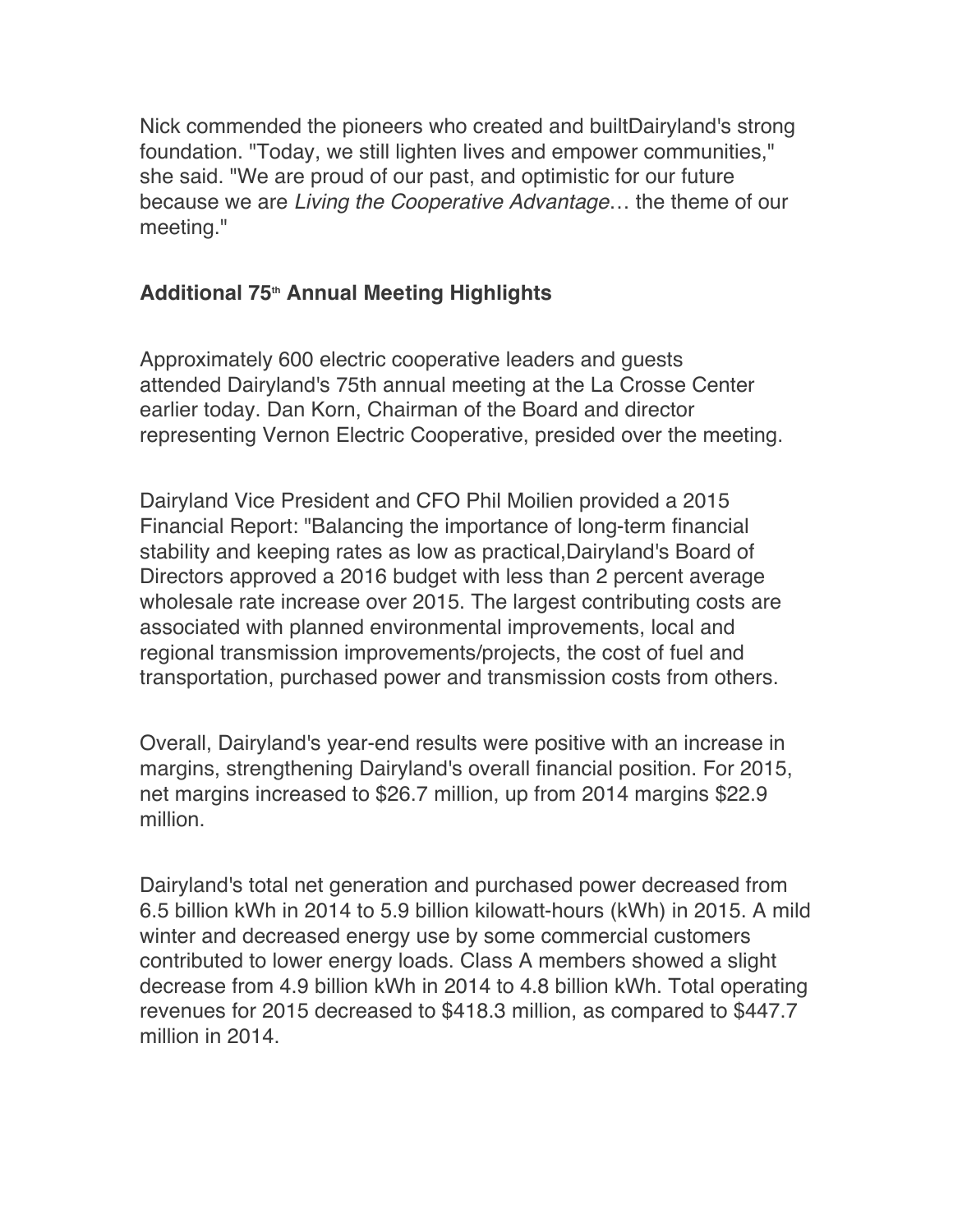Dairyland Vice President, External and Member Relations,Brian Rude welcomed legislators and special guests. Rude highlighted the bipartisan collaboration between cooperatives and legislators, noting that politics impact every aspect of utility industry. "We work with our elected officials of both parties, our national and state cooperative organizations, many partners and, most importantly, our members to ensure our voice is being heard in important political decisions of the day."

In celebration of Dairyland's 75<sup>th</sup> anniversary, videos highlighted the cooperative's creation, history and advances in technology. Employees staffed informational booths on environmental stewardship, history and energy efficiency.

**About Dairyland Power Cooperative:** Dairyland, a Touchstone Energy Cooperative, was formed in December 1941. Headquartered in La Crosse, Wis., Dairyland provides the wholesale electrical requirements for 25 distribution cooperatives and 17 municipal utilities. These cooperatives and municipals, in turn, supply the energy needs of more than a half-million people in the four-state service area. Today, the cooperative's generating resources include coal, natural gas, hydro, wind, solar and biogas. Dairyland delivers electricity via 3,195 miles of transmission lines and 292 substations located throughout the system's 44,500 square mile service area. Visitwww.DairylandPower.com.

## **About EDP Renewables North America:**

EDP Renewables North America and its subsidiaries develop, construct, own, and operate wind farms and solar parks throughout North America. Headquartered in Houston, Texas, with 37 wind farms, two solar parks, and 10 regional and development offices across the United States, EDPR NA has developed more than 5,000 megawatts (MW) and operates more than 4,600 MW. With approximately 400 employees, EDPR NA's highly qualified team has a proven capacity to execute projects across the continent.

Visit www.edpr.com orwww.edprnorthamerica.com for more information. ContactBlair Matocha at blair.matocha@edpr.com or 713.356.2415 with questions about the Quilt Block Wind Farm.